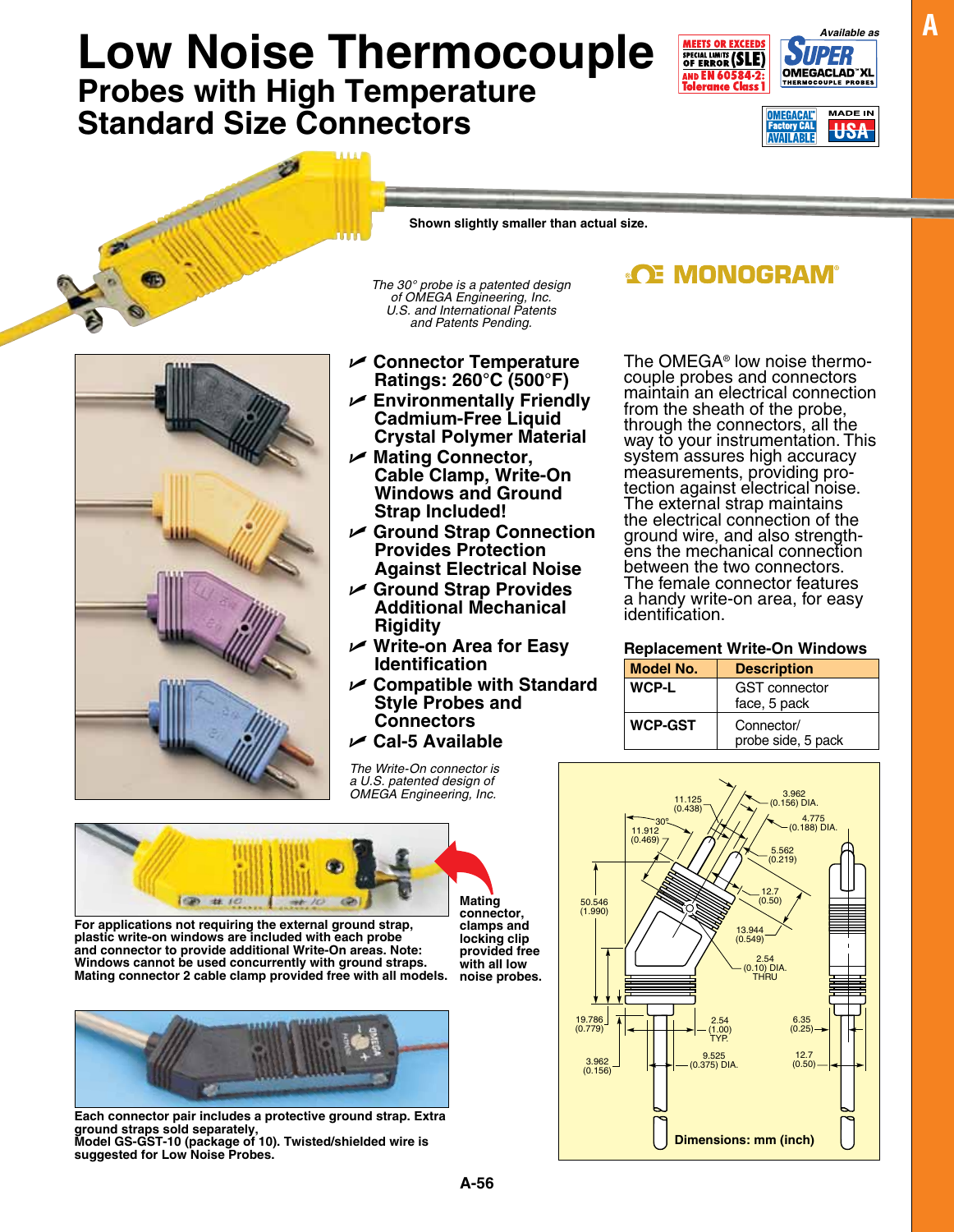| <b>Low Noise High Temperature Probes</b><br><b>Standard Size Connectors</b> |                                                                                                                                                            |                                                                                                                                             |                                                                                                                    |                                                                                                                                                     |                                                                                                                                                                                         |                                                                                                                                                     |                                                                                                                            |  |  |  |
|-----------------------------------------------------------------------------|------------------------------------------------------------------------------------------------------------------------------------------------------------|---------------------------------------------------------------------------------------------------------------------------------------------|--------------------------------------------------------------------------------------------------------------------|-----------------------------------------------------------------------------------------------------------------------------------------------------|-----------------------------------------------------------------------------------------------------------------------------------------------------------------------------------------|-----------------------------------------------------------------------------------------------------------------------------------------------------|----------------------------------------------------------------------------------------------------------------------------|--|--|--|
|                                                                             |                                                                                                                                                            | <b>Standard Dimensions</b>                                                                                                                  | <b>OMEGACAL</b> ®<br><b>Factory CAL</b><br><b>AVAILABLE</b>                                                        | <b>MADE IN</b><br><b>USA</b>                                                                                                                        | <b>ANSI</b><br>color<br>code<br>shown                                                                                                                                                   | To order<br><b>IEC</b> color<br>code visit<br>omega.com                                                                                             | OMEGACLAD®XL<br><b>THERMOCOUPLE WIRE</b><br><b>MAXIMUM PERFORMANCE SHEATHING</b><br><b>ELIMINATES HIGH TEMPERATURE DRI</b> |  |  |  |
|                                                                             |                                                                                                                                                            |                                                                                                                                             |                                                                                                                    |                                                                                                                                                     | MEETS OR EXCEEDS<br>Available in Type K or Type N, Consult<br><b>Sales for Specifications and Pricing</b><br>SPECIAL LIMITS (SLE)<br><b>AND EN 60584-2:</b><br><b>Tolerance Class 1</b> |                                                                                                                                                     |                                                                                                                            |  |  |  |
|                                                                             |                                                                                                                                                            |                                                                                                                                             |                                                                                                                    |                                                                                                                                                     | <b>More Probes with</b><br><b>Standard Connectors</b><br><b>Featured in this Section</b>                                                                                                |                                                                                                                                                     |                                                                                                                            |  |  |  |
|                                                                             | Mating connector, cable clamp<br>and additional hardware<br>included with all low noise probes.                                                            |                                                                                                                                             |                                                                                                                    | <b>Junction Types</b><br>Exposed<br>Ungrounded<br>Grounded<br><b>Shown smaller</b><br>than actual size.                                             |                                                                                                                                                                                         |                                                                                                                                                     |                                                                                                                            |  |  |  |
|                                                                             | Also Available with 310, 321 SS, or Super OMEGACLAD®<br><b>Cal-5 Available</b><br>XL Sheath! See ordering suggestions below.<br><b>Popular Size Probes</b> |                                                                                                                                             |                                                                                                                    |                                                                                                                                                     |                                                                                                                                                                                         |                                                                                                                                                     |                                                                                                                            |  |  |  |
|                                                                             |                                                                                                                                                            | ALL MODELS AVAILABLE FOR FAST DELIVERY!<br>12", 18" and 24" Lengths <sup>+</sup><br>To Order Visit omega.com/hgjqin for Pricing and Details |                                                                                                                    |                                                                                                                                                     |                                                                                                                                                                                         |                                                                                                                                                     |                                                                                                                            |  |  |  |
|                                                                             | <b>Thermocouple</b><br><b>Alloy</b>                                                                                                                        | <b>Sheath Dia.</b><br><i>inches</i>                                                                                                         | <b>Model No.</b><br>12" Length                                                                                     | <b>Model No.</b><br>18" Length                                                                                                                      |                                                                                                                                                                                         | <b>Model No.</b><br>24" Length                                                                                                                      |                                                                                                                            |  |  |  |
|                                                                             | <b>IRON-</b><br><b>CONSTANTAN</b><br>Inconel<br>J                                                                                                          | $\frac{1}{16}$<br>$\frac{1}{8}$<br>$\frac{3}{16}$<br>$\frac{1}{4}$                                                                          | HGJQIN-116(*)-12<br><b>HGJQIN-18(*)-12</b><br>HGJQIN-316(*)-12                                                     | HGJQIN-116(*)-18<br><b>HGJQIN-18(*)-18</b><br>HGJQIN-316(*)-18<br><b>HGJQIN-14(*)-18</b><br>HGJQSS-116(*)-18<br>HGJQSS-18(*)-18<br>HGJQSS-316(*)-18 |                                                                                                                                                                                         | HGJQIN-116(*)-24<br><b>HGJQIN-18(*)-24</b><br>HGJQIN-316(*)-24<br><b>HGJQIN-14(*)-24</b><br>HGJQSS-116(*)-24<br>HGJQSS-18(*)-24<br>HGJQSS-316(*)-24 |                                                                                                                            |  |  |  |
|                                                                             | Sheath<br><b>IRON-</b><br><b>CONSTANTAN</b><br>304 SS<br>J                                                                                                 | $\frac{1}{1/16}$<br>$\frac{1}{8}$<br>$\frac{3}{16}$                                                                                         | <b>HGJQIN-14(*)-12</b><br>HGJQSS-116(*)-12<br><b>HGJQSS-18(*)-12</b><br>HGJQSS-316(*)-12                           |                                                                                                                                                     |                                                                                                                                                                                         |                                                                                                                                                     |                                                                                                                            |  |  |  |
|                                                                             | Sheath<br>CHROMEGA®-<br><b>ALOMEGA®</b><br>Inconel<br>$\mathbb K$                                                                                          | $\frac{1}{4}$<br>$\frac{1}{16}$<br>$\frac{1}{8}$<br>$\frac{3}{16}$                                                                          | HGJQSS-14(*)-12<br>HGKQIN-116(*)-12<br><b>HGKQIN-18(*)-12</b><br>HGKQIN-316(*)-12                                  | <b>HGJQSS-14(*)-18</b><br>HGKQIN-116(*)-18<br><b>HGKQIN-18(*)-18</b><br>HGKQIN-316(*)-18                                                            |                                                                                                                                                                                         | HGJQSS-14(*)-24<br>HGKQIN-116(*)-24<br><b>HGKQIN-18(*)-24</b><br>HGKQIN-316(*)-24                                                                   |                                                                                                                            |  |  |  |
|                                                                             | Sheath<br><b>CHROMEGA®-</b><br><b>ALOMEGA®</b><br>304 SS<br>K                                                                                              | $\frac{1}{4}$<br>$\frac{1}{16}$<br>$\frac{1}{8}$<br>$\frac{3}{16}$<br>$\frac{1}{4}$                                                         | <b>HGKQIN-14(*)-12</b><br>HGKQSS-116(*)-12<br><b>HGKQSS-18(*)-12</b><br>HGKQSS-316(*)-12                           | <b>HGKQIN-14(*)-18</b><br><b>HGKQSS-116(*)-18</b><br><b>HGKQSS-18(*)-18</b><br>HGKQSS-316(*)-18                                                     |                                                                                                                                                                                         | <b>HGKQIN-14(*)-24</b><br>HGKQSS-116(*)-24<br><b>HGKQSS-18(*)-24</b><br>HGKQSS-316(*)-24                                                            |                                                                                                                            |  |  |  |
|                                                                             | Sheath<br>CHROMEGA®-<br><b>CONSTANTAN</b><br>Inconel<br>Е<br>Sheath                                                                                        | $\frac{1}{16}$<br>$\frac{1}{8}$<br>$\frac{3}{16}$<br>$\frac{1}{4}$                                                                          | <b>HGKQSS-14(*)-12</b><br>HGEQIN-116(*)-12<br><b>HGEQIN-18(*)-12</b><br>HGEQIN-316(*)-12<br><b>HGEQIN-14(*)-12</b> | <b>HGKQSS-14(*)-18</b><br>HGEQIN-116(*)-18<br><b>HGEQIN-18(*)-18</b><br>HGEQIN-316(*)-18                                                            |                                                                                                                                                                                         | <b>HGKQSS-14(*)-24</b><br>HGEQIN-116(*)-24<br><b>HGEQIN-18(*)-24</b><br><b>HGEQIN-316(*)-24</b>                                                     |                                                                                                                            |  |  |  |
|                                                                             | <b>CHROMEGA®-</b><br><b>CONSTANTAN</b><br>304 SS<br>E<br>Sheath                                                                                            | $\frac{1}{16}$<br>$\frac{1}{8}$<br>$\frac{3}{16}$<br>$\frac{1}{4}$                                                                          | <b>HGEQSS-116(*)-12</b><br><b>HGEQSS-18(*)-12</b><br>$HGEQSS-316(*)-12$<br>$HGEQSS-14(*)-12$                       | <b>HGEQIN-14(*)-18</b><br>HGEQSS-116(*)-18<br><b>HGEQSS-18(*)-18</b><br>HGEQSS-316(*)-18                                                            |                                                                                                                                                                                         | <b>HGEQIN-14(*)-24</b><br><b>HGEQSS-116(*)-24</b><br><b>HGEQSS-18(*)-24</b><br>HGEQSS-316(*)-24<br><b>HGEQSS-14(*)-24</b>                           |                                                                                                                            |  |  |  |
|                                                                             | <b>COPPER-</b><br><b>CONSTANTAN</b><br>Inconel<br>$\mathbb T$<br>Sheath                                                                                    | $\frac{1}{16}$<br>$\frac{1}{8}$<br>$\frac{3}{16}$<br>$\frac{1}{4}$                                                                          | <b>HGTQIN-116(*)-12</b><br><b>HGTQIN-18(*)-12</b><br>HGTQIN-316(*)-12<br><b>HGTQIN-14(*)-12</b>                    | <b>HGEQSS-14(*)-18</b><br><b>HGTQIN-116(*)-18</b><br><b>HGTQIN-18(*)-18</b><br>HGTQIN-316(*)-18                                                     |                                                                                                                                                                                         | <b>HGTQIN-116(*)-24</b><br><b>HGTQIN-18(*)-24</b><br><b>HGTQIN-316(*)-24</b><br><b>HGTQIN-14(*)-24</b>                                              |                                                                                                                            |  |  |  |
|                                                                             | <b>COPPER-</b><br><b>CONSTANTAN</b><br>304 SS<br>Ш<br>Sheath                                                                                               | $\frac{1}{16}$<br>$\frac{1}{8}$<br>$\frac{3}{16}$<br>$\frac{1}{4}$                                                                          | <b>HGTQSS-116(*)-12</b><br><b>HGTQSS-18(*)-12</b><br>HGTQSS-316(*)-12<br>HGTQSS-14(*)-12*                          | <b>HGTQIN-14(*)-18</b><br><b>HGTQSS-116(*)-18</b><br><b>HGTQSS-18(*)-18</b><br>HGTQSS-316(*)-18<br><b>HGTQSS-14(*)-18</b>                           |                                                                                                                                                                                         | <b>HGTQSS-116(*)-24</b><br><b>HGTQSS-18(*)-24</b><br>HGTQSS-316(*)-24<br><b>HGTQSS-14(*)-24</b>                                                     |                                                                                                                            |  |  |  |

\*Specify junction type: "G" (Grounded), "E" (Exposed), or "U" (Ungrounded). No additional charge for lengths from 2 to 12".<br>†Other lengths available, IEC Colors available, consult Sales Department. Each probe supplied with

strap and locking clip. Extra ground straps, **GS-GST-10**, for additional cost.<br>**To Order with 321 SS Sheath**, change 'SS' in model number to '**321SS**', no additional charge; Example: **HGKQ321SS-316G-12**. *To order Super OMEGACLAD* ®*, change 'IN' to 'XL.'*

*Ordering Example: HGKQSS-116U-12, quick disconnect probe, type K, 304 SS sheath, 1 ⁄16" OD, ungrounded junction, 12" length.*